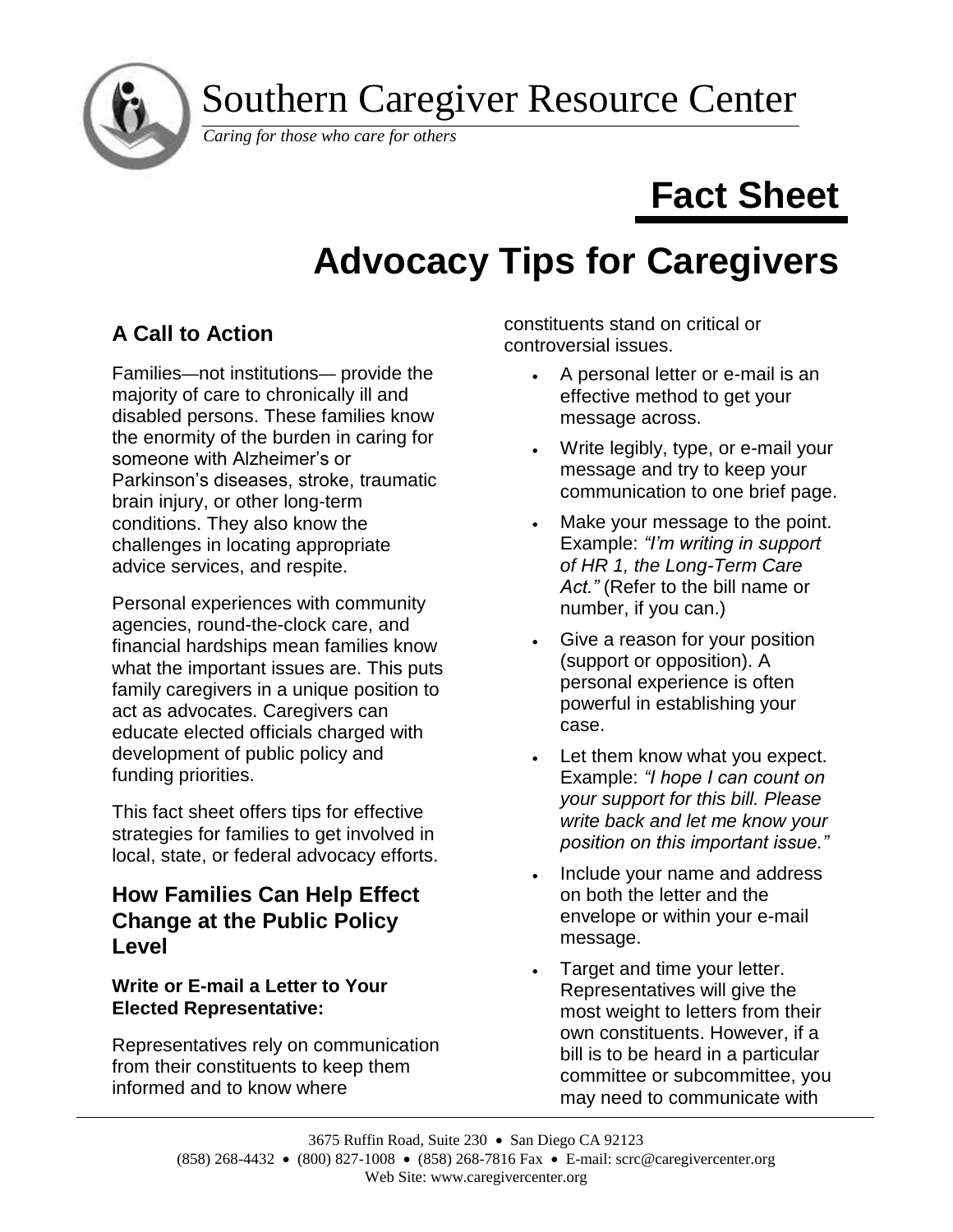the committee leadership (e.g., Chairperson of the Senate Health and Human Services Committee). In this case, explain that while you are not from the legislator's own district, you hope that the needs of all citizens will be considered in reaching a decision on the bill. Naturally, timing the letter before a vote is taken is critical.

• Follow up by thanking your representative when his/her actions support your position.

#### **Where to Write:**

#### **U.S. Congress**

The Honorable [senate.gov/senators/contact/](http://www.senate.gov/senators/contact/)

Dear Senator (name):

#### **House of Representatives**

The Honorable [house.gov/representatives/](http://www.house.gov/representatives/)

Dear Representative (name):

#### **California State Legislature**

#### **Senate**

The Honorable\_\_\_\_\_\_\_\_\_\_\_\_\_\_\_ [senate.ca.gov/senators](http://senate.ca.gov/senators)

Dear Senator (name):

#### **Assembly**

The Honorable\_\_\_\_\_\_\_\_\_\_\_\_\_\_\_\_\_ [assembly.ca.gov/assemblymembers](http://assembly.ca.gov/assemblymembers)

Dear Assembly Member (name):

#### **Make a Phone Call:**

When time is of the essence, a phone call can be a practical way to express your concern to an elected representative. The most effective calls are to the Capitol offices, particularly when a vote is imminent.

- Introduce yourself and give your affiliation if you are working on behalf of a particular group, organization or campaign. Be sure to mention if you are a constituent.
- Do not expect to speak to your representative directly. Most likely, you will speak to a receptionist or legislative staff. These individuals are responsible for keeping the legislator informed.
- Explain why you are calling. Example: *"I'm calling to register my opposition to the proposed budget cuts for adult day care centers. Please be sure that the Assemblyman is informed of my concern."*
- You may need to communicate your position to a committee that is hearing a bill or budget item. If you are not sure of the committee name or hearing schedule, you can ask staff members at your own representative's office.
- Where to Phone: **U.S. Capitol Switchboard** Washington DC, (202) 244-3121. The operator will refer you to any U.S. Senator or U.S. Representative (congressman/woman). In California, The **Chief Clerk of the Assembly** can help you reach any Assembly member by calling (916) 445-3614. The **Secretary of the Senate** will provide phone numbers for any California State Senator (916) 445-4251.
- Faxing is also an effective way of sending your letter to a legislator. All state legislators and members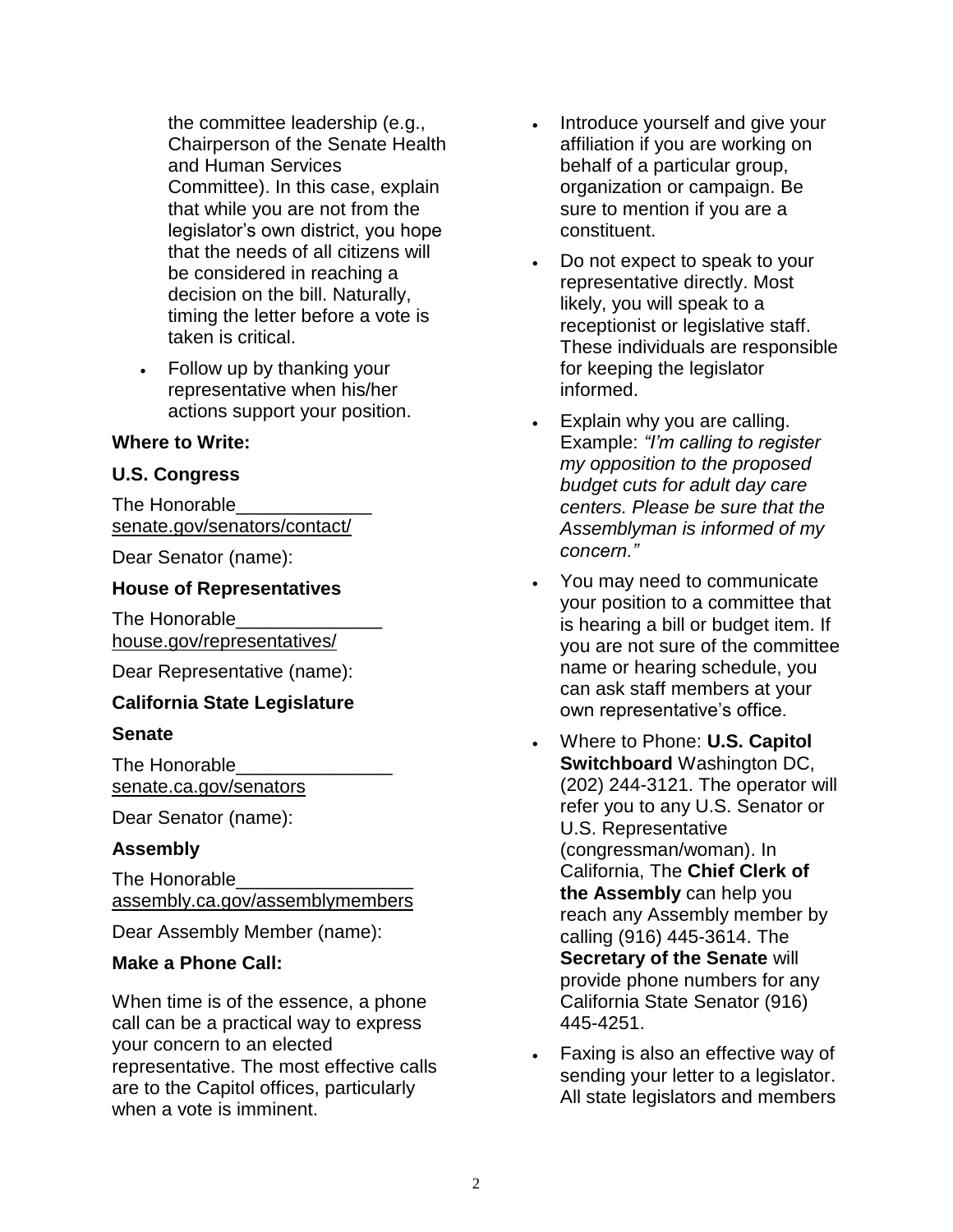of Congress have fax machines. Fax numbers can be obtained from the same sources as legislative and Congressional telephone numbers (see "Where to Phone" above).

#### **Visit Your Elected Representative:**

Meeting face-to-face with a legislator or designated staff is an excellent way to establish a relationship and convey your point of view.

- State legislators often go home to their district offices on Thursday or Friday. Meetings at the State Capitol are best set for Tuesday or Wednesday.
- Congressional representatives in Washington, D.C. are more likely to come home on the weekend or on extended holidays or periods of Congressional recess. Contact the Capitol office to determine the best time to make an appointment.
- Plan ahead. Legislators' schedules fill up weeks in advance. Plan your first visit before there's a "crisis" to establish a friendly rapport.
- Do not set your hopes on meeting with your representative in person. Legislators are busy and schedules often change at the last minute. An effective meeting can be held with a legislative staff aide (often the very people who craft legislation or brief their supervisors on important issues).
- When you call the office, ask to speak to the scheduler. Introduce yourself, explain the nature of the visit, give the names and number

of other persons who will come along on the visit, how long you will need (15 to 30 minutes), and when you would like to visit. You may be asked to send a request in writing.

- After an appointment has been scheduled, it is wise to confirm the information by physical mail, e-mail, or phone (correspondence should be addressed to the legislator, even if the meeting is scheduled with staff).
- If scheduling more than one meeting at the Capitol in one day, leave 30 minutes in between appointments to get from one room to another. In Sacramento, some legislative offices are located outside the Capitol.
- Do your homework by learning something about the person you will visit. Rehearse what you will say, keeping in mind the legislator's background and interests. You may wish to begin by sharing your own personal caregiver story. Show your knowledge by mentioning any action taken or bills authored/supported by the legislator in a similar area, if appropriate.
- Be clear about the purpose of the meeting. Example: *"I am here today to help familiarize you with the needs of family caregivers,"* or *"I would like to know if I can count on your support for improving the quality of care in nursing homes."*
- Add your voice to others who share similar concerns by joining a larger group or organization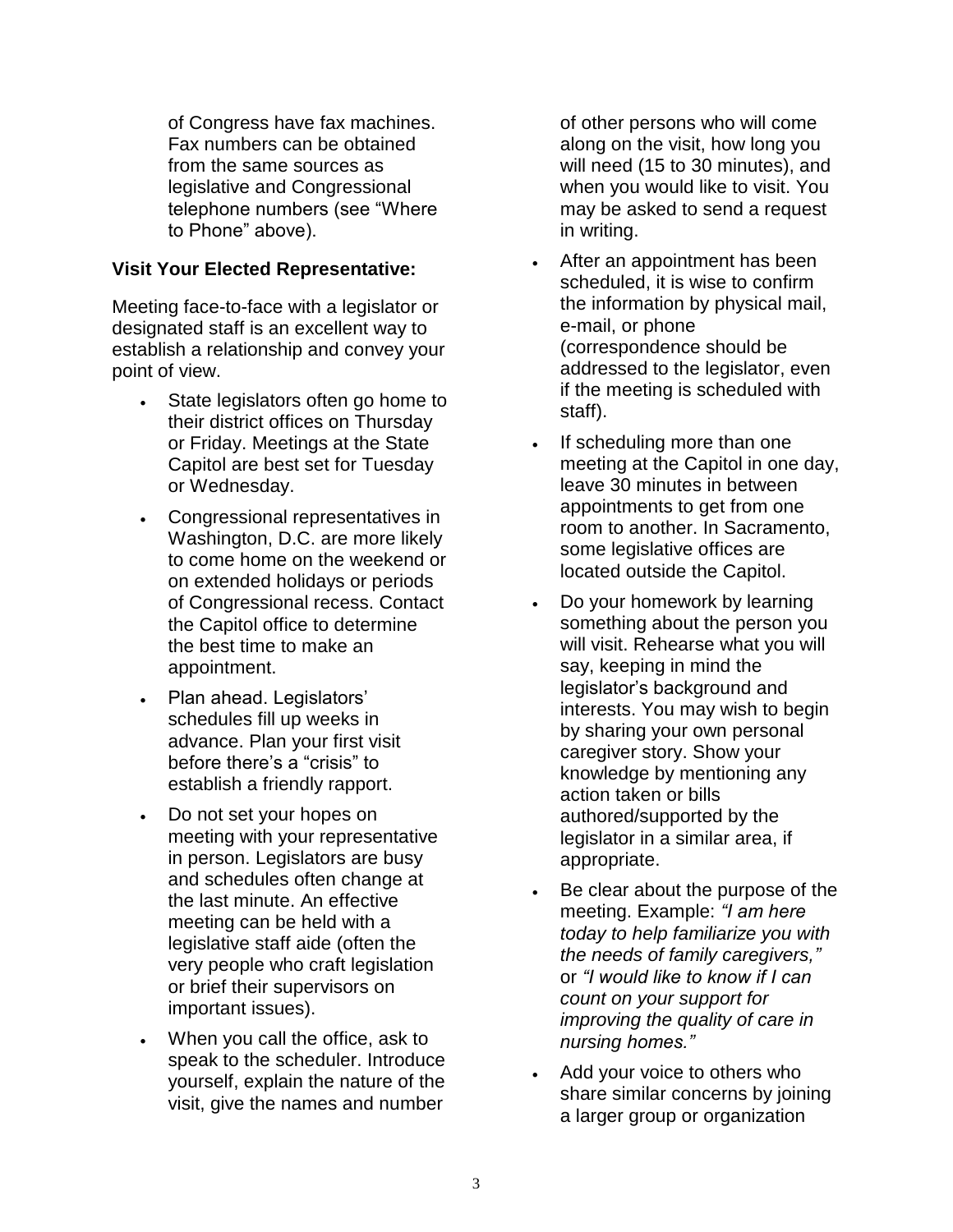going to visit the Capitol. This way you can coordinate with existing efforts and increase your clout.

- Understand that current fiscal constraints make it difficult to advocate for increased funding for programs and services. Do not apologize for this fact. Instead, be clear about the importance of a program or service to you and your family. Example: *"I know funding is tight and not everything can be considered a priority, but I am here to tell you what is a critical issue for me and others like me."*
- Bring a few brief written materials, if available, to leave in the office which relate to the purpose of your visit.
- Bring a camera. Even if a legislator cannot meet with you in person, he/she may be pulled out of a meeting momentarily for a photo opportunity.
- Remember to thank the legislator or staff for your meeting. It is also a good idea to send a thank you letter or e-mail message addressed to the legislator.

#### **Other Activities**

- Stay informed. There are a number of organizations that monitor legislative activities at either the state or the federal levels. Newsletters and other publications can keep you up-todate (see the Resources listed at the end of this fact sheet for agency names and addresses).
- Contribute your ideas and energy by joining a committee, task force,

or campaign. Such groups may work on a single issue or a variety of issues. Tasks might include organizing a public event or drafting policy recommendations. Even if you do not attend committee meetings, you can still lend your support to a letter writing campaign or telephone tree.

- Write a letter to the editor or opinion editorial op-ed piece stating your views in your local newspaper. This is an excellent sounding board to help educate the public about a cause.
- Testify at a hearing. Legislative and Congressional committees often hold hearings to gather support and expert opinions while drafting legislation. Family caregivers can provide compelling stories of their daily struggle in caring for a loved one. Be sure to contact the committee the day of the hearing; last minute schedule changes occur frequently.
- All federal bills can be searched and downloaded at congress.gov. You can also request copies of bills from your representative. California bills are available at leginfo.legistlature.ca.gov.

### **Selected Advocacy Resources**

**Alzheimer's Association**  [www.alz.org](http://www.alz.org/)

#### **AARP**

[www.aarp.org](http://www.aarp.org/)

#### **Families USA**  www.familiesusa.org

#### **The National Consumer Voice for**